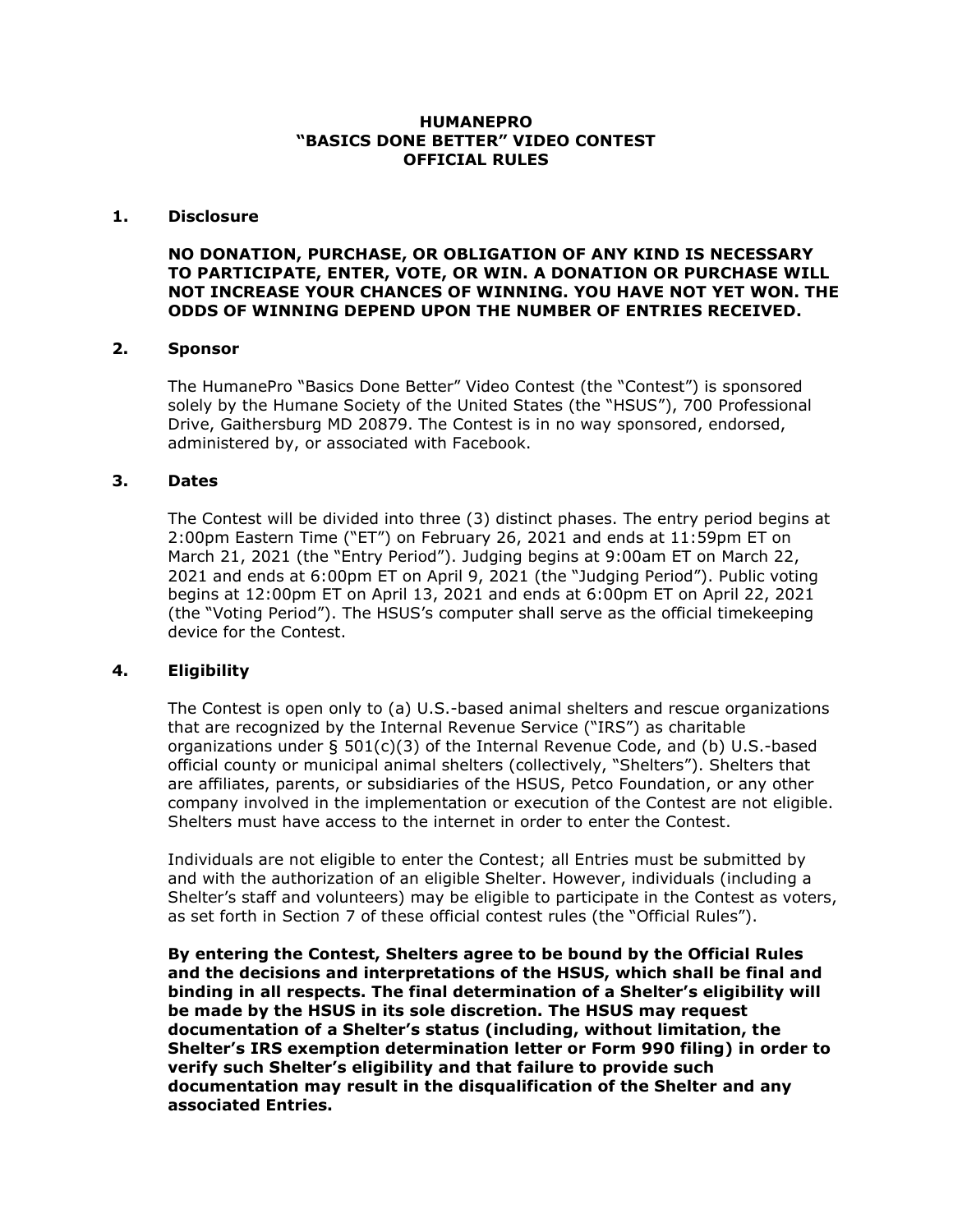# **5. How to Enter the Contest**

To enter the Contest, eligible Shelters must visit

<https://humanepro.org/expo/basics-done-better-video-contest> ("Contest Website") during the Entry Period and complete all information requested on the Contest entry form ("Entry Form"), which may include, without limitation, the Shelter's name, mailing address, and the name and contact information of the person who will serve as the Shelter's primary contact for purposes of the Contest (the "Shelter Contact"). Eligible Shelters must then follow the provided instructions to upload a video demonstrating an element of animal sheltering basics that they do well and from which others can learn (the "Video Submission"). **All Video Submissions must comply with the Video Submission Requirements set forth in Section 6 of the Official Rules.**

The completed Entry Form and Video Submission together comprise a Shelter's entry to the Contest (each an "Entry" and collectively, the "Entries"). Entries must be received during the Entry Period to be eligible. Limit two (2) Entries per Shelter (the "Entry Limit"). All Entries received in excess of the Entry Limit are void. Any attempt by a Shelter to submit additional Entries by using multiple/different email addresses, accounts, identities, registrations and logins, or any other methods will void all associated Entries, and the Shelter may be disqualified, at the HSUS's sole discretion. In addition, an Entry is void if it is generated using (a) scripts, macros, bots, or other automated software or programs, or (b) other means or practices that are intended to subvert the integrity of the Contest, as determined by the HSUS in its sole discretion.

Shelters must read the Video Submission Requirements and the Official Rules before submitting an Entry and follow directions carefully. Once an Entry is submitted, it cannot be modified or withdrawn. Moreover, all Entries shall become the property of the HSUS when received and will not be acknowledged or returned.

# **6. Video Submission Requirements**

All Video Submissions must comply with the following requirements (collectively, the "Video Submission Requirements"):

- Video Submissions must be submitted in accordance with these Official Rules. Video Submissions submitted before the Entry Period begins or after it ends or received by mail, email, or any method other than as described in Section 5 of the Official Rules will not be accepted for entry into the Contest.
- Video Submissions must be in English.
- Video Submissions must be no longer than four (4) minutes in length.
- Video Submissions must be in .mp4 format.
- Video Submissions must not exceed 10GB in size.
- Shelter must be the sole owner and copyright holder of the Video Submission including, without limitation, all music, images, video, artwork, or other creative content contained in the Video Submission. Shelter must not have granted exclusive rights to all or part of the Video Submission to any other person or entity. Video Submissions that have been published, are awaiting publication, or have won other contests are not eligible.
- If the name, likeness, or other identifying information of any individual appears in its Video Submission, the Shelter must have obtained prior permission from such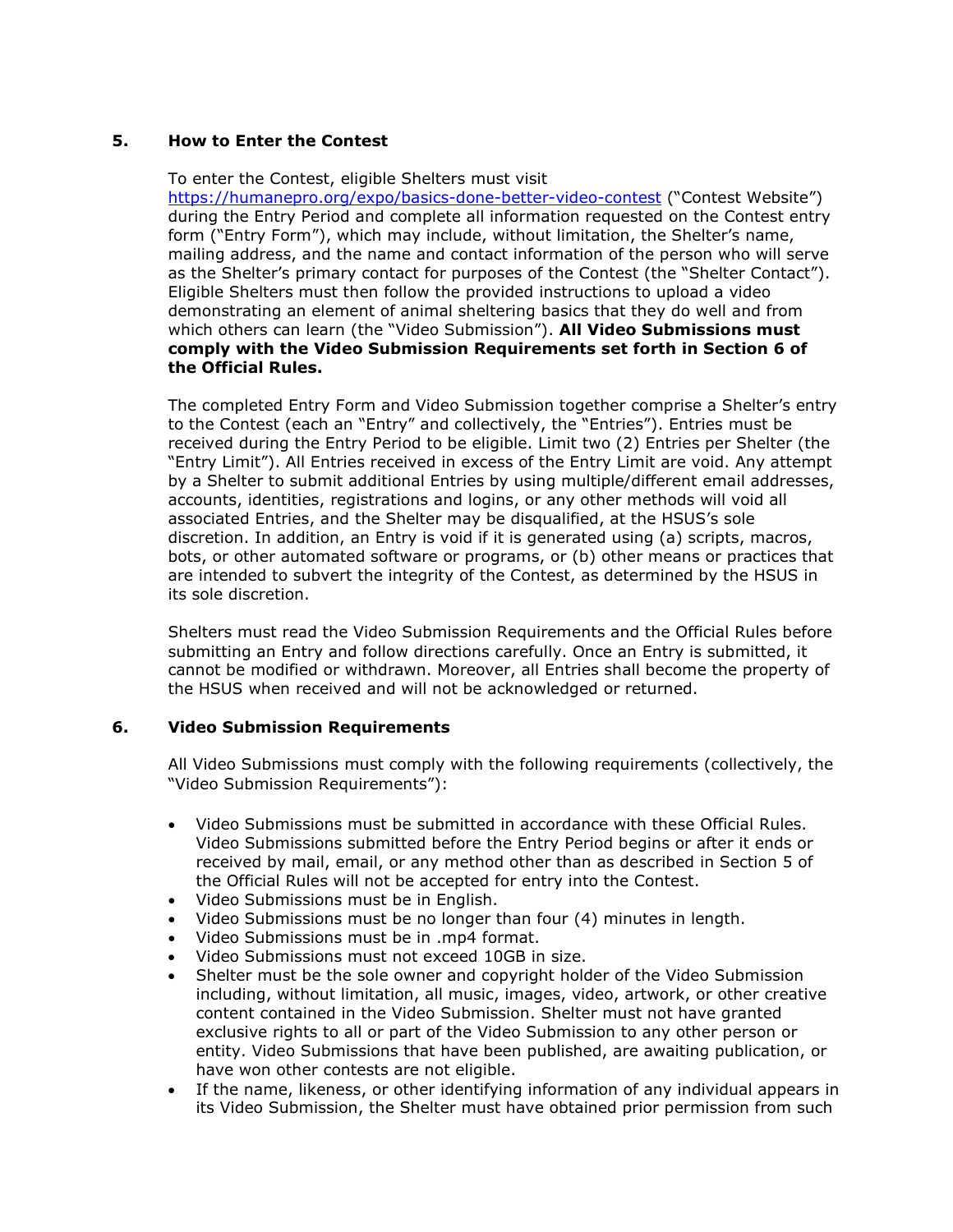individual (or if such individual is under eighteen (18) years of age, from such individual's parent or legal guardian) to use his/her name, likeness, or other identifying information in the Video Submission.

- Shelter must be the legal owner or permanent caretaker of any animal(s) depicted in the Video Submission, or if Shelter is not the legal owner or permanent caretaker of such animal(s), Shelter must have obtained prior permission from the legal owner or permanent caretaker of the animal(s) to depict the animal(s) in the Video Submission.
- Video Submissions must not contain any material that (a) invades the right of privacy of any individual; (b) infringes any trademark, trade name, trade secret, intellectual property right, or other common law or statutory right; (c) is unlawful, harmful, abusive, harassing, tortious, defamatory, vulgar, obscene, sexually explicit, libelous, hateful, or racially, ethnically, or otherwise objectionable as determined by the HSUS in its sole discretion; (d) violates any applicable local, state, or federal law or regulation; or (e) violates any term or provision of these Official Rules.

The HSUS alone shall determine whether a Video Submission complies with the Video Submission Requirements, and all decisions of the HSUS will be final. If a Video Submission fails to comply with the Video Submission Requirements, as determined by the HSUS in its sole discretion, the HSUS may disqualify such Video Submission. Without limitation, the HSUS also reserves the right, in its sole discretion, to disqualify any Video Submission that reflects negatively upon the HSUS, the Contest, or any other person or entity; is the subject of a notification of potential infringement or violation of law; is otherwise unsuitable for presentation in a public forum; or for any other reason.

**By entering the Contest, Shelter represents and warrants that the Video Submission complies with the Video Submission Requirements and agrees to indemnify and hold harmless the HSUS from and against any and all third-party claims, actions, or proceedings of any kind and from any and all damages, liabilities, costs, and expenses arising out of or related to any breach or alleged breach of the foregoing representations and warranties.**

**By entering the Contest, Shelter hereby grants permission for the Video Submission to be publicly posted on the HSUS's social media accounts or websites, at the HSUS's sole discretion. By entering the Contest, Shelter also grants the HSUS an unlimited, worldwide, royalty-free, irrevocable, perpetual, non-exclusive license and right to publish, use, publicly perform and display the Video Submission, and any derivative works thereof, in whole or in part, in any way, in any and all media, without limitation, and without consideration to the Shelter, for educational/training, promotional, publicity, outreach, and/or marketing purposes.** 

# **7. How the Winners Will Be Determined**

# **Round 1: Judging Panel**

Following the conclusion of the Entry Period, a panel of five (5) judges comprised of HSUS staff members (the "Judging Panel") will judge all eligible Video Submissions received during the Entry Period based on the following four (4) criteria:

• Accuracy (25%)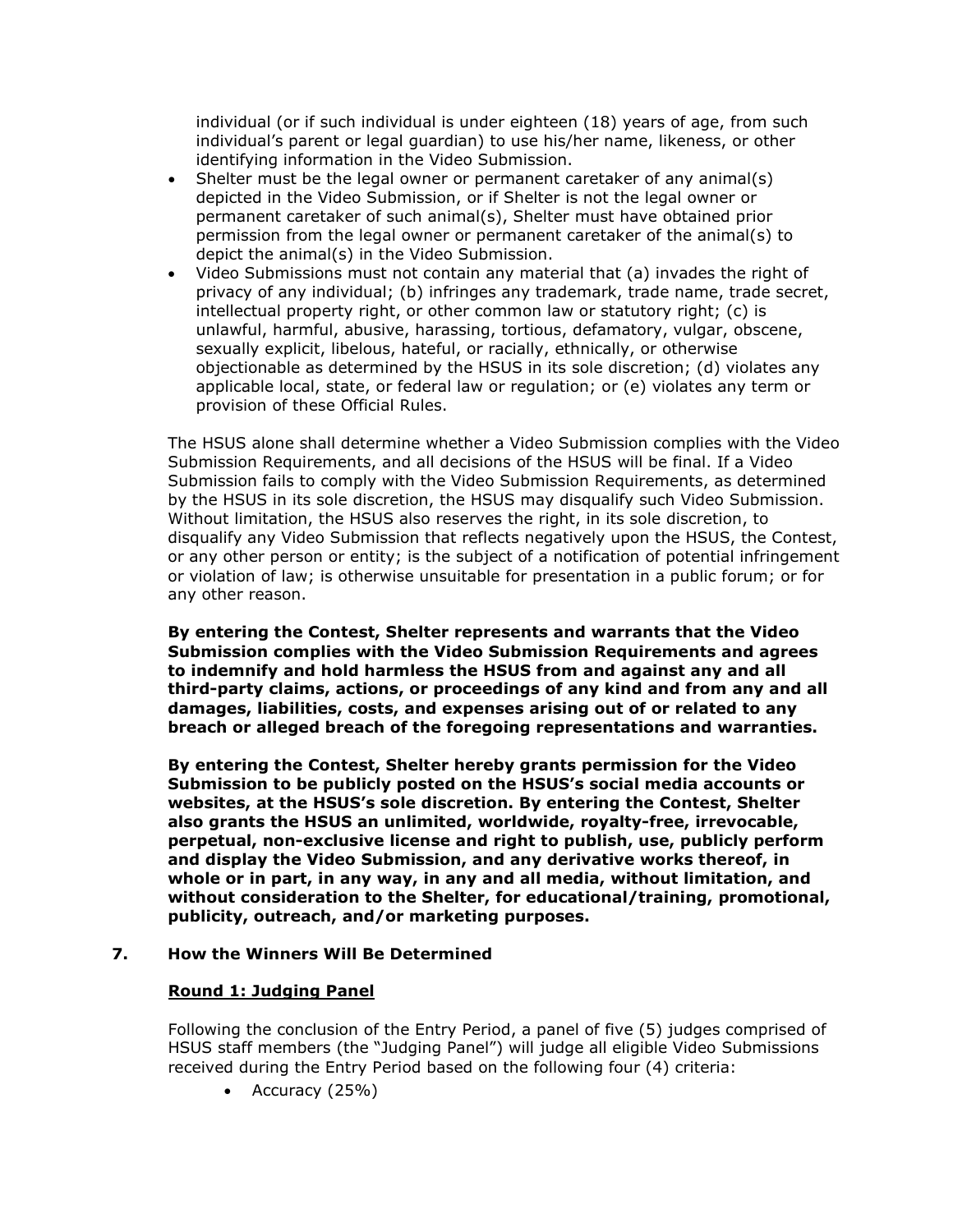- Creativity/Originality (25%)
- Topic Selection (25%)
- Presentation (25%)

Subject to verification of eligibility and compliance with these Official Rules, the Shelters associated with the ten (10) highest scoring Video Submissions, as determined by the Judging Panel, will be deemed finalists (each individually a "Finalist" and collectively, the "Finalists"). Because each Shelter can submit up to two (2) Entries, a Shelter may have up to two (2) Video Submissions within the top ten (10) Video Submissions, in which case the Shelter would be named as a Finalist twice. In the event of a tie that would result in there being more than ten (10) Finalists, the Judging Panel scores for Creativity/Originality will serve as the tiebreaker. If a tie still exists following consideration of the Judging Panel scores for Creativity/Originality, the HSUS will conduct a random drawing of only those Shelters with tied scores to determine who will be deemed a Finalist. If a Finalist is found to be ineligible or to have violated the Official Rules, such Finalist will be disqualified, and the Shelter associated with the next highest scoring Video Submission will be named the Finalist. All decisions of the Judging Panel are final.

# **Round 2: Public Voting**

During the Voting Period, the ten (10) Finalists' Video Submissions will be posted on the [HumanePro Facebook page](https://www.facebook.com/HSUSHumanePro) (the "Facebook Page") in random order. Individuals who are at least eighteen (18) years of age and who are not members of the Judging Panel are eligible to vote in the Contest ("Eligible Voters"). Eligible Voters must have a Facebook account and access to the internet in order to vote in the Contest.

To vote, Eligible Voters must visit the Facebook Page during the Voting Period, view the Finalists' Video Submissions, and vote by "liking" their favorite Video Submission. Eligible Voters may vote for more than one Video Submission by "liking" multiple Video Submissions; however, each Eligible Voter may vote for a particular Video Submission only once during the Voting Period (the "Voting Limit"). All votes received in excess of the Voting Limit are void. Any attempt by an Eligible Voter to submit additional votes by using multiple/different email addresses, accounts, identities, registrations and logins, or any other methods will void all associated votes. In addition, a vote is void if it is generated using (a) scripts, macros, bots, or other automated software or programs, or (b) other means or practices which are intended to subvert the integrity of the voting process, as determined by the HSUS in its sole discretion. Moreover, if a Shelter or any of a Shelter's employees or volunteers is found to have encouraged others to engage in behaviors that are intended to subvert the integrity of the Contest (including, without limitation, offering payment or other consideration in exchange for votes or asking Eligible Voters to exceed the Voting Limit), such Shelter may be disqualified, at the HSUS's sole discretion.

# **By participating in the Contest by voting, Eligible Voters agree to be bound by the Official Rules and the decisions and interpretations of the HSUS, which shall be final and binding in all respects.**

# **Tabulation of Winners**

At the end of the Voting Period, the HSUS will tally the total eligible votes received by each Video Submission during the Voting Period. Subject to verification of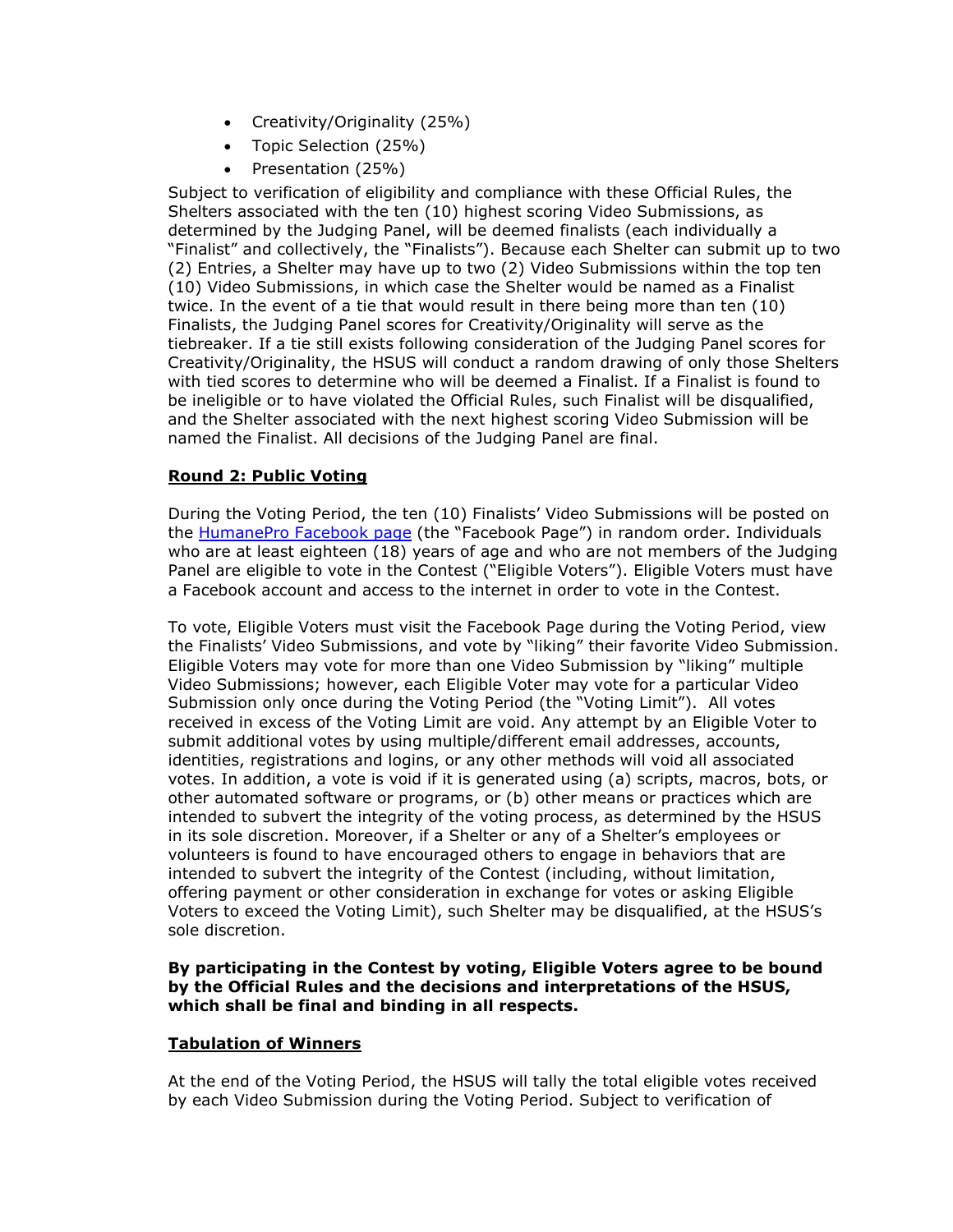eligibility and compliance with these Official Rules, the Finalist whose Video Submission received the highest number of eligible votes will be deemed the "First Place Winner," the Finalist whose Video Submission received the second highest number eligible votes will be deemed the "Second Place Winner," and the Finalist whose Video Submission received the third highest number of eligible votes will be deemed the "Third Place Winner," and so on until all ten (10) winners (collectively, the "Popular Vote Winners") are named. In the event of a tie, the overall Judging Panel scores for each Video Submission will serve as the tiebreaker. If a tie still exists following consideration of the Judging Panel scores, the Judging Panel score for Creativity/Originality will be serve as the tiebreaker.

In addition to the Popular Vote Winners, the Finalist whose Video Submission receives the highest overall score from the Judging Panel in Round 1 will be named the "Judges' Choice Winner." A Finalist may be named both the Judges' Choice Winner and one of the Popular Vote Winners. In the event of a tie for the highest Judging Panel score, the Judging Panel scores for Creativity/Originality will serve as the tiebreaker.

The Popular Vote Winners and the Judges' Choice Winner are each individually referred to as a "Winner" and collectively as the "Winners."

### **8. Prizes**

Each Winner will receive the corresponding prize set forth below (each a "Prize" and collectively, the "Prizes").

| <b>Winner</b>                 | <b>Prize</b>                                                                                        | <b>Approximate Retail</b><br>Value ("ARV") of<br><b>Prize</b> |
|-------------------------------|-----------------------------------------------------------------------------------------------------|---------------------------------------------------------------|
| 1 <sup>st</sup> Place Winner  | \$3,000 grant from the<br>HSUS and two (2)<br>individual registrations for<br>Animal Care Expo 2022 | \$3,558                                                       |
| 2 <sup>nd</sup> Place Winner  | \$2,500 grant from the<br>HSUS and two (2)<br>individual registrations for<br>Animal Care Expo 2022 | \$3,058                                                       |
| 3rd Place Winner              | \$2,000 grant from the<br>HSUS and two (2)<br>individual registrations for<br>Animal Care Expo 2022 | \$2,558                                                       |
| 4 <sup>th</sup> Place Winner  | \$500 Amazon.com gift card                                                                          | \$500                                                         |
| 5 <sup>th</sup> Place Winner  | \$500 Amazon.com gift card                                                                          | \$500                                                         |
| 6 <sup>th</sup> Place Winner  | \$500 Amazon.com gift card                                                                          | \$500                                                         |
| 7 <sup>th</sup> Place Winner  | \$250 Amazon.com gift card                                                                          | \$250                                                         |
| 8 <sup>th</sup> Place Winner  | \$250 Amazon.com gift card                                                                          | \$250                                                         |
| 9 <sup>th</sup> Place Winner  | \$250 Amazon.com gift card                                                                          | \$250                                                         |
| 10 <sup>th</sup> Place Winner | \$250 Amazon.com gift card                                                                          | \$250                                                         |
| Judges' Choice Winner         | \$2,000 in grant funds from<br>the HSUS                                                             | \$2,000                                                       |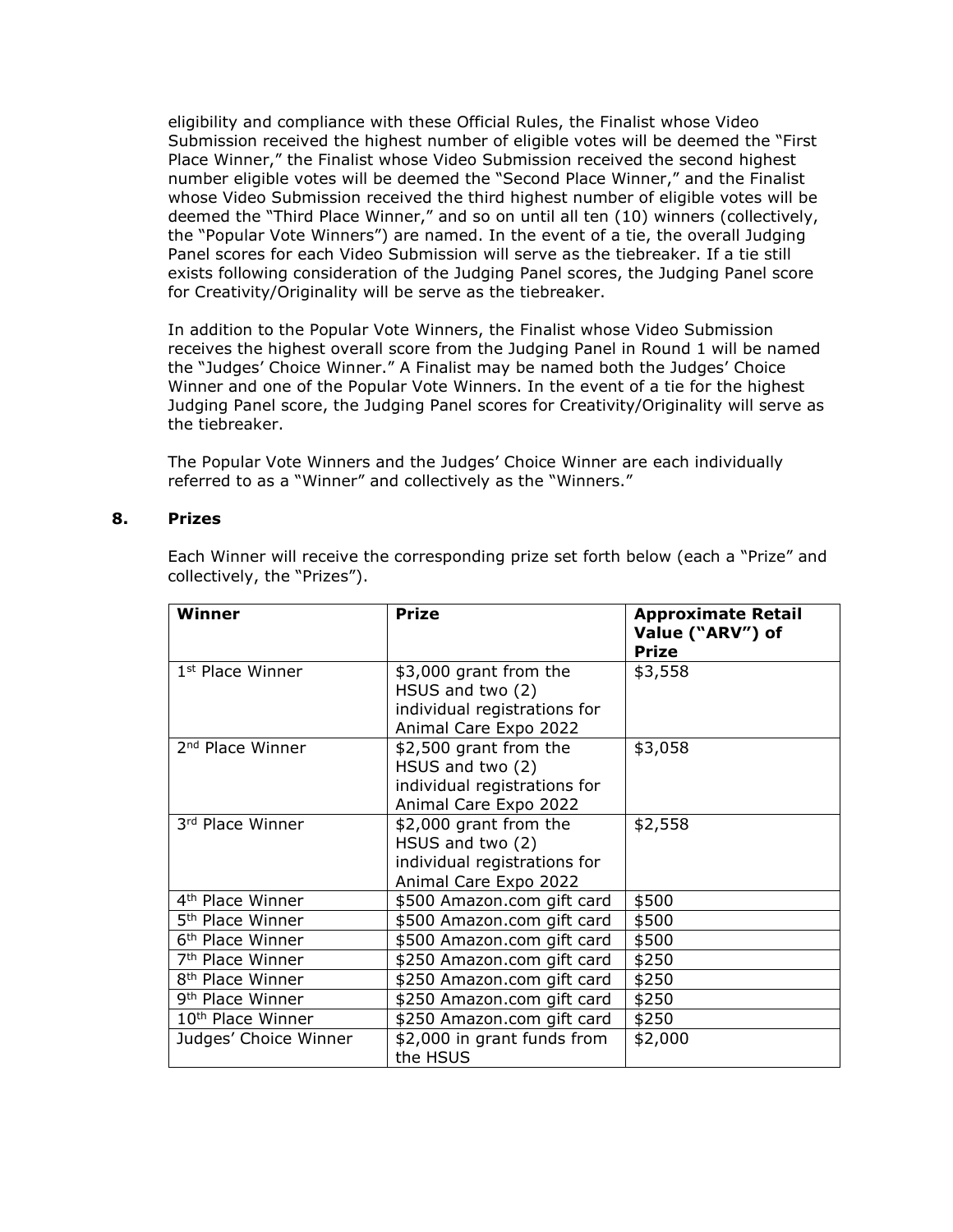All Prizes shall be awarded according to the terms and conditions set forth in Sections 9-10 below. The total ARV of all Prizes in the Contest is \$13,674.

# **9. Prize Terms and Restrictions.**

Prizes are not transferable. No substitution of Prizes is permitted except at the sole discretion of the HSUS, and the HSUS reserves the right to substitute a Prize or any portion thereof with another Prize of equal or greater value if a Prize becomes unavailable for any reason. No cash prizes will be awarded. The actual retail value of a Prize may vary. Winners will not receive the difference between the actual retail value of a Prize and the Prize's ARV. Any federal, state, or local taxes on Prizes and any expenses related to the acceptance and/or use of the Prizes not specified herein as being awarded are the responsibility of the associated Winner.

# **10. Winner Notification/Prize Claims**

The HSUS will announce the Winners live at Animal Care Expo 2021 on April 23, 2021. Winners will also be notified by email to the Shelter Contact no later than April 26, 2021. Winners do not need to be present at Animal Care Expo 2021 to win.

Each Winner will be required to complete and sign an affidavit of eligibility and liability release, a W-9, and, where legal, a publicity release, all of which must be returned within fourteen (14) days of attempted prize notification or the Winner's Prize will be forfeited and, at the HSUS's sole discretion, may awarded to an alternate Winner. In addition, Winners whose Prizes include a grant of funds from the HSUS will be required to execute a grant agreement and provide an accounting for the use of those funds to the HSUS, as set forth in the grant agreement.

In the event that a Winner is unable to accept a Prize, the Prize will be forfeited and awarded to an alternate Winner. Further, in the event of noncompliance with these Official Rules, or if a Prize or Prize notification is unclaimed or returned as undeliverable, the Prize will be forfeited and, at the HSUS's sole discretion, may be awarded to an alternate Winner.

**By accepting a Prize, a Winner consents to the HSUS's use of Winner's name, photographs, likenesses, trademarks, statements, and any other information contained in Winner's Entry for Contest-related, promotional, and other purposes in perpetuity in all media now known or hereafter developed worldwide, without notice, review or approval, and without additional compensation, except where prohibited by law.**

**By accepting a Prize, a Winner acknowledges compliance with these Official Rules and agrees to release and hold harmless the HSUS, Petco Foundation, Facebook, and each of their respective affiliates, officers, directors, employees, independent contractors, representatives, and agents ("Releasees") from and against any claim or cause of action arising out of the receipt, redemption, or use of any Prize, including any injuries or damages of any kind sustained in connection with the use, acceptance, possession, or awarding of any Prize.**

**RELEASEES MAKE NO WARRANTY, REPRESENTATION, OR GUARANTEE, WHETHER EXPRESS OR IMPLIED, IN FACT OR IN LAW, RELATIVE TO THE USE OF ANY PRIZE OR ANY PORTION THEREOF.**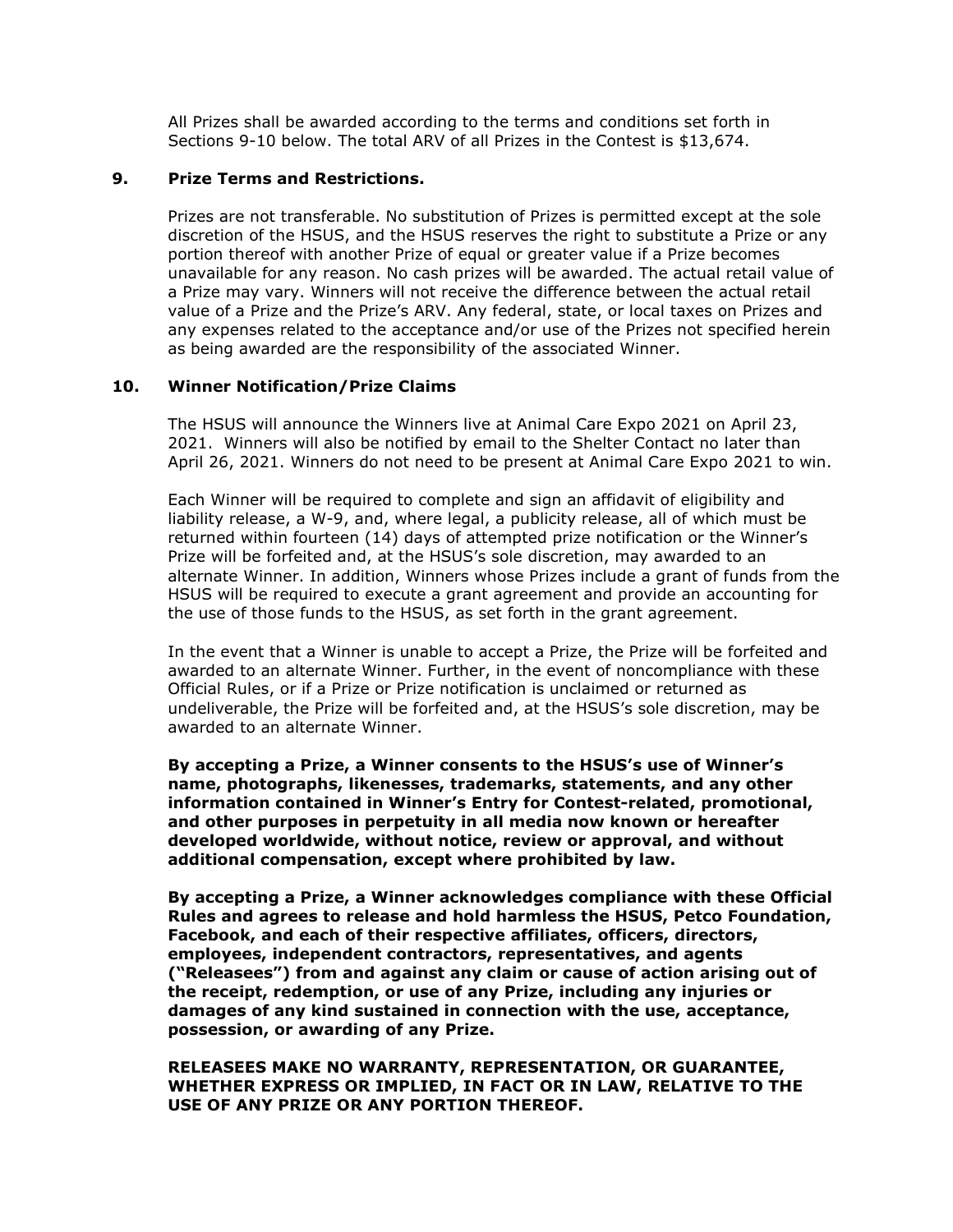# **11. Limitation of Liability**

**By participating in the Contest, each Shelter and Eligible Voter agrees that the Releasees are not responsible for printing, typographical, human or other errors of any kind in any Contest-related materials or for stolen, lost, late, misdirected, damaged, returned, postage due, separated, undelivered, incomplete, unintelligible, or illegible Entries or votes. Releasees are also not responsible for malfunctions of electronic equipment, computer hardware, or software or other technical problems related to the Contest Website, Facebook Page, or any other website, including, without limitation, any injury or damage to any computer or computer equipment related to or resulting from participation in the Contest.** 

**By participating in the Contest, each Shelter and Eligible Voter agrees (a) to waive all rights to bring any claim, action or proceeding against any of the Releasees in connection with the Contest; and (b) to forever and irrevocably agree to release and hold harmless each of the Releasees from any and all claims, lawsuits, judgments, causes of action, proceedings, demands, fines, penalties, liability, costs and expenses (including, without limitation, reasonable attorneys' fees) that may arise in connection with such Shelter's or Eligible Voter's participation in the Contest.**

**If, for any reason, the Contest is not capable of running as planned, or infection by computer viruses, bugs, or tampering, unauthorized intervention, fraud, actions of participants, technical failures, or any other causes corrupt or infect the administration, security, fairness, integrity, or proper conduct of the Contest, the HSUS reserves the right, at its sole discretion, to (i) disqualify any votes, Entries, or Shelters, and/or (ii) cancel, terminate, modify, or suspend the Contest and, at its sole discretion, award the Prizes from among all eligible non-suspect Entries validly received prior to the action requiring such modification. Persons found to be tampering with or abusing any aspect of the Contest, as determined solely by the HSUS, will be disqualified along with any and all associated Entries and/or votes. Further, any attempt to deliberately damage or undermine the legitimate operation of the Contest Website may also be in violation of criminal and civil laws. Should such an attempt be made, the HSUS reserves the right to seek remedies and damages (including attorney's fees) from any such individual to the fullest extent of the law, including criminal prosecution. By participating in the Contest, each Shelter and Eligible Voter agrees that the Contest is governed only by the laws of the District of Columbia for the resolution of all claims and disputes, without regard to its conflict of laws principles.**

#### **12. Privacy**

Information submitted in connection with the Contest will be treated in accordance with these Official Rules and the HSUS's privacy policy (the "Privacy Policy"), which may be amended from time to time and which is currently available at [http://www.humanesociety.org/privacy.html.](http://www.humanesociety.org/privacy.html) If there is any conflict between these Official Rules and the Privacy Policy, the terms and conditions of the Official Rules shall prevail. **Notwithstanding anything to the contrary contained herein, by participating in the Contest, each Shelter and Eligible Voter consents to the**